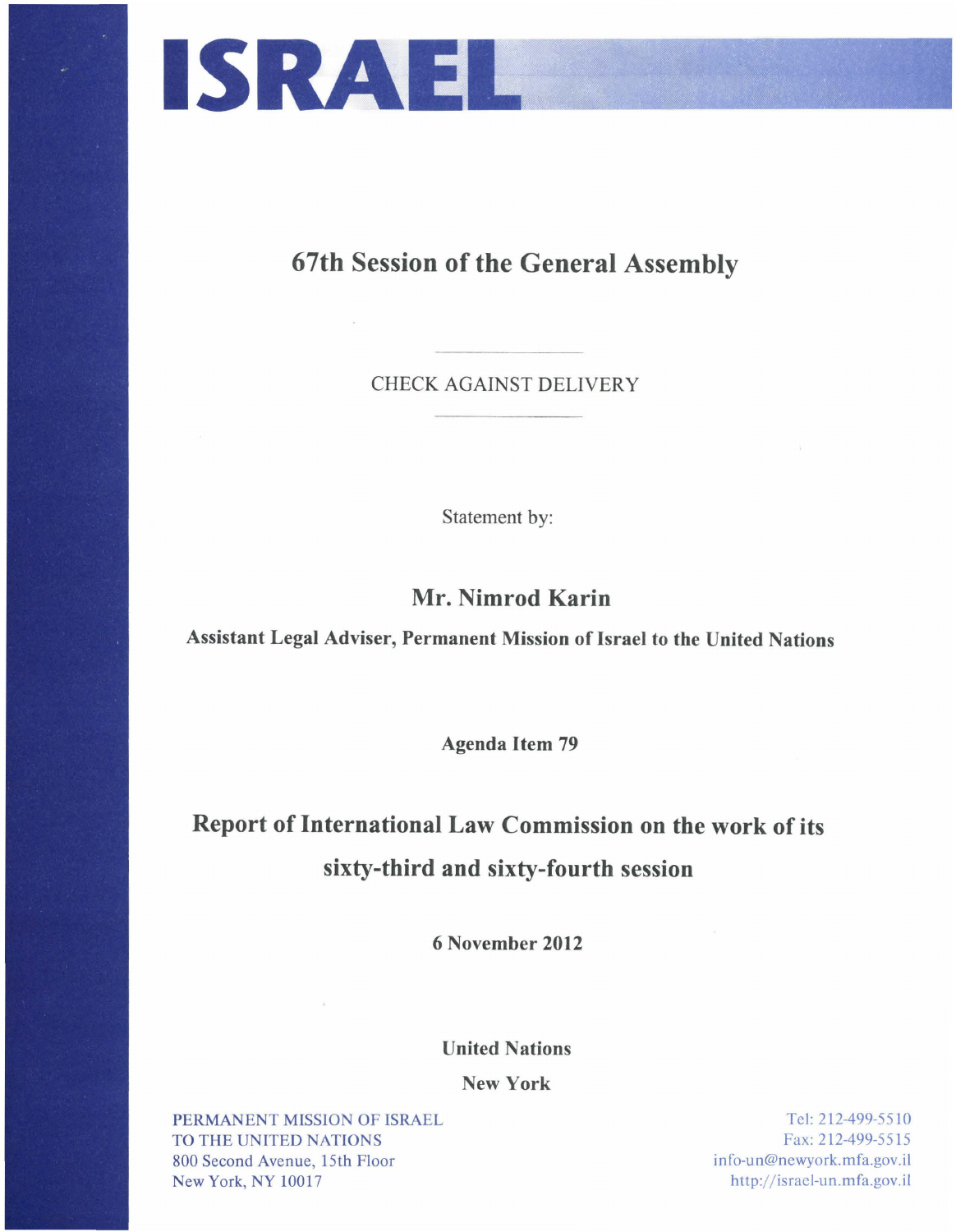Mr. Chairman,

Let me reiterate my delegations deep appreciation to the work of the ILC, and to address the topics currently before the Committee.

With regard to the consideration of **"Immunity of State Officials from Foreign Criminal Jurisdiction,"** Israel would like to express its appreciation to the Special Rapporteur for her preliminary report on this important and complex subject and welcomes continued examination of the issue by the Commission.

Israel's initial observations concerning the report are as follows:

First, we concur with the view expressed in previous reports that the concept of immunity of state officials from foreign criminal jurisdiction already is the result of balancing several international law principles, including state sovereignty, equality of states and accountability for crimes.

Second, we agree with the Special Rapporteur that it is important to retain the distinction between immunity *ratione personae* and immunity *ratione materiae* in the course of the Commission's work, as they are separate immunities.

Third, Israel firmly believes that immunity *ratione personae* is absolute. We consider immunity *ratione personae to* extend not only to heads of State, heads of governments and ministers of foreign affairs, but also to apply equally to other senior State officials who effectively embody the State or represent the State in international affairs. As titles can vary widely from country to country, the Commission should identify general criteria to assist States in identifying on a case-by-case basis senior officials who are entitled to immunity *ratione personae.* 

Fourth, given the divergent views within the international community with respect to this issue and the wide variance in national practice, Israel is of the view that */ex lata*  is the appropriate framework for considering this topic. Accordingly, we support the approach of the Special Rapporteur to continue with a detailed study of national practice with respect to this issue.

Last in this context, Israel is of the view that it is premature, at this stage of consideration, to discuss the final outcome of the Commission's work.

Turning to the subject of **Provisional Application of Treaties,** Israel welcomes the inclusion of this topic in the long-term programme of work of the Commission and congratulates the Special Rapporteur for his nomination and preliminary thoughts.

In this regard we wish to inform the Committee that the practice in Israel is that, while there is a possibility for the use of provisional application of treaties, it is applied only in exceptional circumstances. Israel looks forward to a beneficial exchange of views on this topic.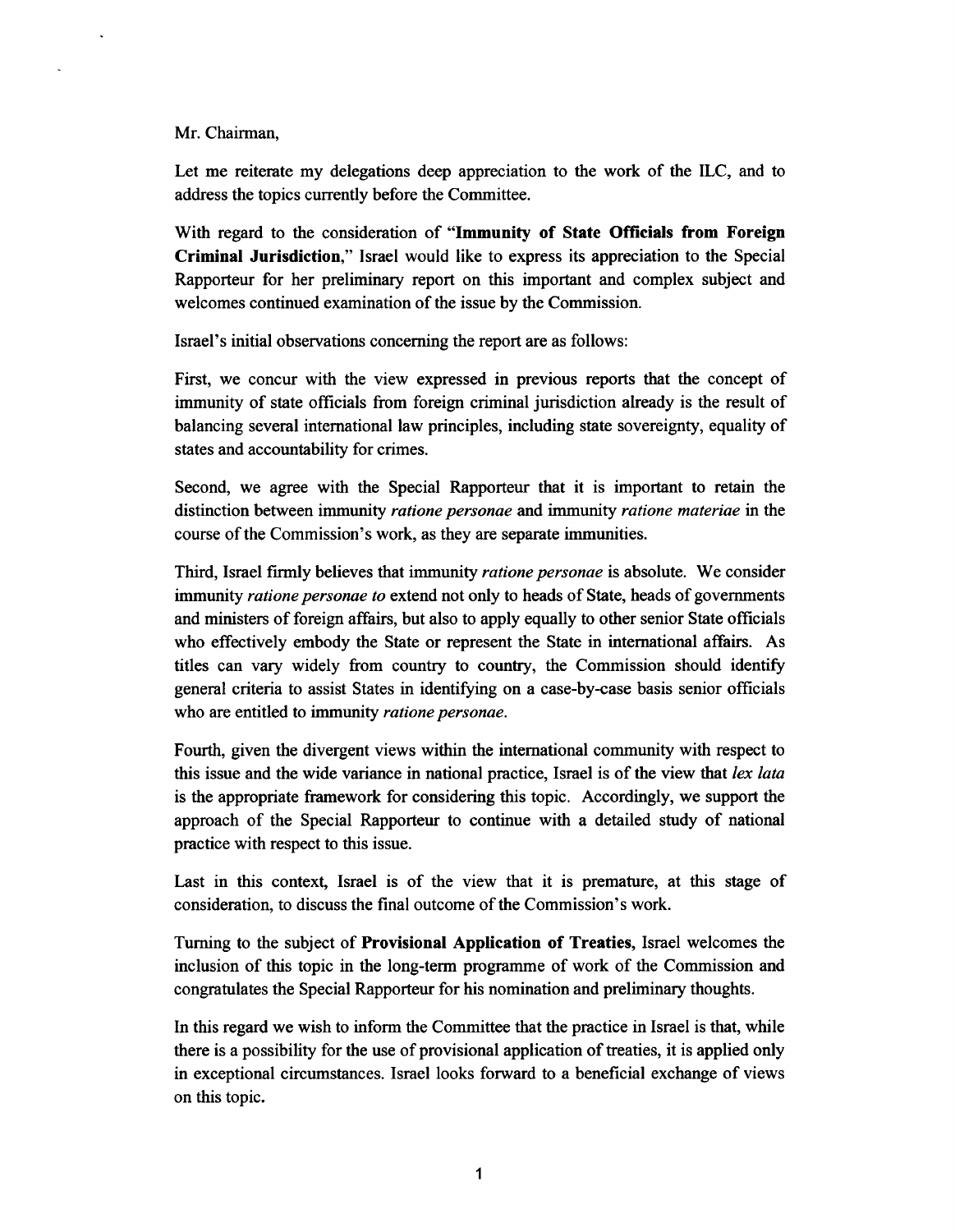With regards to the topic of **"Formation and evidence of customary international law"** we support the inclusion of this important topic in the long term programme of the Commission's work and we welcome the appointment Sir Michael Wood as Special Repporteur.

In recent years Israel has followed with concern the simplified process by which certain rules have been characterized as having a customary nature. Due to the significant implications which such a conclusion has on the legal obligations of States, Israel believes that it is important to adopt a earful and responsible approach as to the process of formulation of customary international law.

In respect to the question of methodology used for the study, Israel strongly supports focusing on the actual practice of states rather than on written materials. In addition, it is our view that the weight given to resolutions of international organizations should be considered with great caution, due to the highly political background from which such resolutions grow which stems from to the fact that such resolutions tend to reflect the political balance between States more than their sense of legal obligation towards a certain practice.

As to the scope of the topic, Israel supports the view of the Special Rapporteur and members of the Commission, that the topic should not include at this stage, the consideration of new peremptory norms of general international law (also referred to as "jus cogens"). We believe that at this initial phase of the study all resources should be allocated to the extensive and in depth examination of the core principles of the topic before reviewing other aspects.

Finally, in light of these and many other aspects of the topic which require careful consideration, Israel is of the opinion that it is premature to decide on the final outcome of the Commission's work on the topic at this stage. We look forward to the fruitful exchange of views between States and the further work of the Special Rapporteur on this topic.

## Mr. Chairman,

On the topic of **The obligation to extradite or prosecute** my delegation wishes to express its appreciation of the Committee's work on this complex topic which involves the consideration of the delicate balance between State sovereignty and the safeguarding of fundamental human rights.

While Israel believes that the topic in itself is of importance, we have considerable doubts as to whether the Commission should continue its consideration at this stage, due to the questions raised by members of the Commission regarding the usefulness of continuing with this topic.

However, if the consideration of this topic were to proceed, we wish to reiterate our view that the legal source of the principle to extradite or prosecute is solely derived from treaty-based obligations. There is not sufficient basis under current international